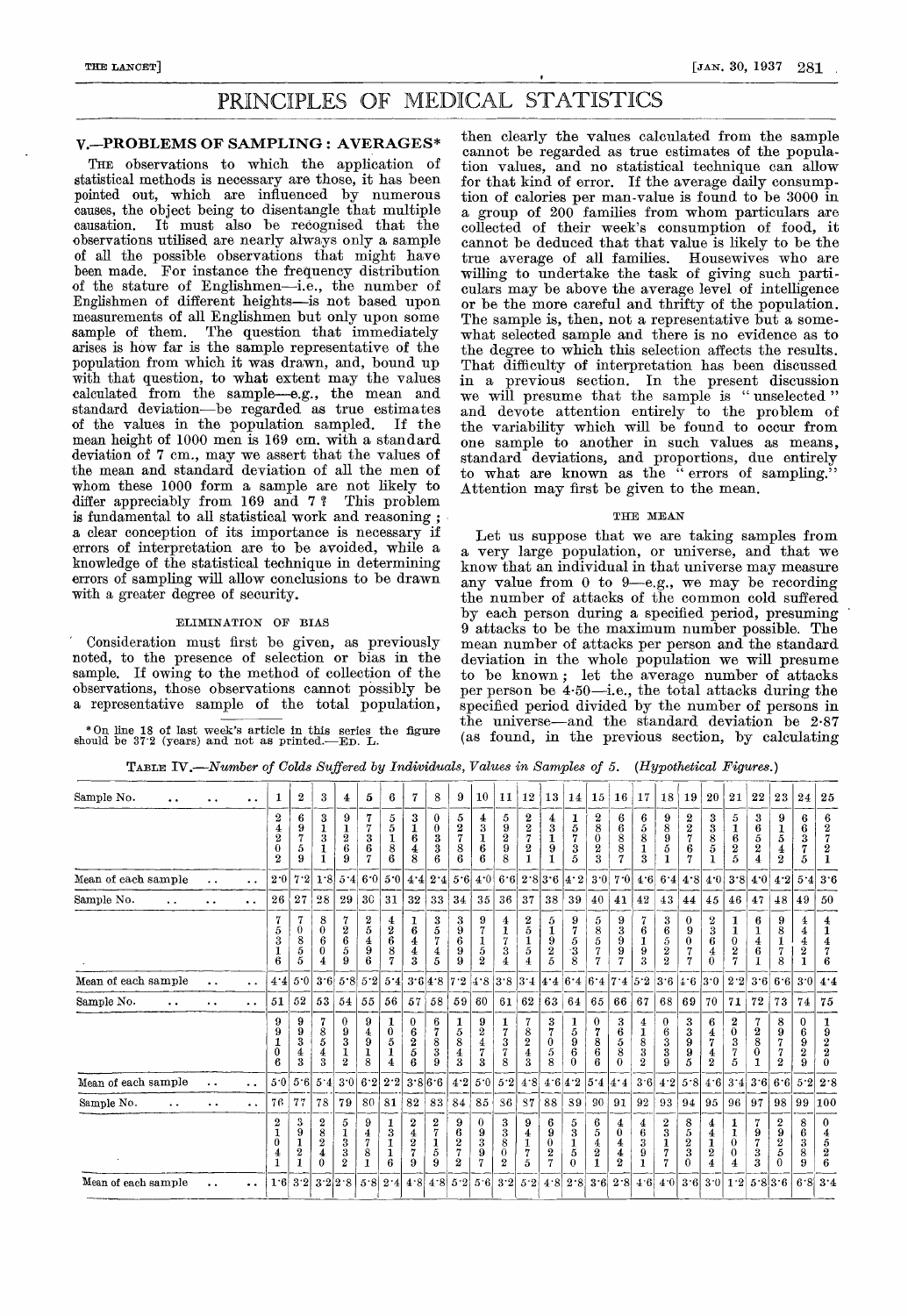how much the experience of each person deviates from the average, finding the average of the squares of these deviations, and the square root of this value). From that universe we will draw at random samples of 5 individuals. From each sample we can calculate the mean number of attacks suffered by the 5 individuals composing it. To what extent will these means in the small samples diverge from the real mean-i.e., the mean of the universe, 4.50 ?

In Table IV are set out a hundred such samples of 5 individuals drawn at random from the universe.1 For instance in the first sample there were 3 individuals who had 2 colds each, one fortunate one who had none, and one unfortunate who had 4. From each of these one hundred mean values; and of these means we can make a frequency distribution. In the first can make a frequency distribution.

TABLE V.-Mean Number of Colds per Person in Samples of Different Size

| (1)<br>Value of                                                                                                                                                           | (2)<br>Samples<br>of 5.                                                                                         | (3)<br>Samples<br>of $10$ .                                                                 | (4)<br>Samples<br>of $20.$                                           | (5)<br>Samples<br>of 50.                                          |  |  |  |  |  |  |  |
|---------------------------------------------------------------------------------------------------------------------------------------------------------------------------|-----------------------------------------------------------------------------------------------------------------|---------------------------------------------------------------------------------------------|----------------------------------------------------------------------|-------------------------------------------------------------------|--|--|--|--|--|--|--|
| mean<br>in sample.                                                                                                                                                        | Frequency with which mean values, as<br>shown in column (1), occurred.                                          |                                                                                             |                                                                      |                                                                   |  |  |  |  |  |  |  |
| $0.75 -$<br>$1.25 -$<br>$1.75 -$<br>$2.25 -$<br>$2.75 -$<br>$3.25 -$<br>$3.75 -$<br>$4.25 -$<br>$4.75 -$<br>$5.25 -$<br>$5.75 -$<br>$6.25 -$<br>$6.75 -$<br>$7.25 - 7.75$ | $\begin{array}{c} 1 \ 4 \ 2 \ 12 \end{array}$<br>15<br>12<br>39<br>$^{10}_{17}$<br>$^8_6$<br>7<br>$\frac{4}{1}$ | $\begin{smallmatrix}1\2\5\0\8\16\end{smallmatrix}$<br>26<br>58<br>16<br>15<br>$\frac{8}{3}$ | $\frac{2}{9}$<br>$\frac{24}{31}$<br>77<br>22<br>10<br>$\overline{2}$ | 5<br>22<br>$\begin{array}{c} 4\,5 \\ 2\,4 \\ 3 \end{array}$<br>91 |  |  |  |  |  |  |  |
| Total number<br>of means                                                                                                                                                  | 100                                                                                                             | 100                                                                                         | 100                                                                  | 100                                                               |  |  |  |  |  |  |  |
| Total<br>observations                                                                                                                                                     | 500                                                                                                             | 1000                                                                                        | 2000                                                                 | 5000                                                              |  |  |  |  |  |  |  |
| Grand mean                                                                                                                                                                | 4.43                                                                                                            | 4.61                                                                                        | 4.50                                                                 | 4.48                                                              |  |  |  |  |  |  |  |

sample the mean is  $2+2+2+0+4-5=2.0$ , in the second it is 7-2, and so on. The distribution of the means is given in Table V, column (2). There was one sample in which the mean was only 1.2 and one in which it was as high as 7.4 (the possible minimum and maximum values are, of course, 0 and 9). A study of this distribution shows: A study of this distribution shows :

(a) That with samples of only 5 individuals there will be, as might be expected, a very wide range in the values of the mean ; the mean number of attacks of the whole 500 individuals is 4-43, which is very close to the mean of the universe sampled—namely,  $4.50$  (as given above) but in the individual samples of 5 persons the values range from between  $0.75$  and  $1.25$  (the one at  $1.2$ ) to between  $7.25$  and  $7.75$  (the one at  $7.4$ ). In samples of  $5$ , therefore, there will be instances, due to the play of chance, in which the observed mean is far removed from the real mean.

(b) On the other hand these extreme values of the mean are relatively rare, and a large number of the means in the samples lie fairly close to the mean of the universe  $(4.50)$ — $\overline{3}9$  per cent. of them lie within three-quarters of a unit of it (i.e., between  $3.75$  and  $5.25$ ).

When in place of samples of 5 individuals a hundred samples of 10 individuals were taken at random from this universe, the distribution of the means in these samples showed a somewhat smaller scatter—as is samples showed a somewhat smaller scatter-as is<br>shown in column (3) of Table V. The extreme shown in column  $(3)$  of Table V.

values obtained now lie in the groups 1-75-2-25 and 6-25-6-75 and 58 per cent. of the values are within three-quarters of a unit of the real mean-i.e., the mean of the universe.

When 100 samples of 20 were taken (column 4) the scatter was still further reduced ; the extreme values obtained lay in the groups 2-75-3-25 and 5-75-6-25 and 77 per cent. of the values lay within three-quarters of a unit of the real mean. With samples of 50 (column 5) there were 91 per cent. of the means within this distance of the true mean and 45 per cent. lay in the group 4-25-4-75—i.e., did not differ appreciably from the real mean. Outlying values still appeared, but appeared only infrequently.

#### TWO FACTORS IN PRECISION

These results show, what is indeed intuitively obvious, that the precision of an average depends, at least in part, upon the size of the sample. The larger the random sample we take the more accurately are we likely to reproduce the characteristics of the universe from which it is drawn. The size of the sample, however, is not the only factor which influences the accuracy of the values calculated from it. A little thought will show that they must also depend upon the variability of the observations in the universe. If every individual in the universe could only have one valuee.g., in the example above every individual in the universe had exactly 3 colds-then clearly, whatever the size of the sample, the mean value reached would be the same as the true value. If on the other hand the individuals could have values ranging from 0 to 900 instead of from 0 to 9 the means of samples could, and would, have considerably more variability in the former case than in the latter. The accuracy of a value calculated from a sample depends therefore upon two considerations :

(a) The size of the sample.

(b) The variability within the universe from which the sample is taken.

The statistician's aim is to pass from these simple rules to more precise formulse, which will enable him to avoid drawing conclusions from differences between means or between proportions when in fact these differences might easily have arisen by chance.

#### MEASURING VARIABILITY

As a first step we may return to Table V and measure the variability shown by the means in the samples of different sizes. So far we have illustrated that variability by drawing attention to the range of the means, and, roughly, the extent to which they are concentrated round the centre point; a better measure will be the standard deviations of the frequency distributions. The results of these calculations are shown in Table VI.

The standard deviation, or scatter, of the means, round the grand mean of each of the total 100 samples, becomes, as is obvious from the frequency distributions, progressively smaller as the size of the sample increases. It is clear, however, that the standard deviation does not vary *directly* with the size of the sample ; for instance, increasing the sample from  $5$  to  $50$ -i.e., by ten times-does not reduce the scatter of the means by ten times. The scatter is, in fact, reduced not in the ratio of 5 to 50 but of  $\sqrt{5}$  to  $\sqrt{50}$ —i.e., not ten times but 3.16 times (for  $\sqrt{5}=2.24$  and  $\sqrt{50}=7.07$  and  $7.07/2.24 = 3.16$ ). This rule is very closely fulfilled by the values of Table VI; the standard deviation for samples of

<sup>&</sup>lt;sup>1</sup> The "universe " actually used for this and later demonstrations was a publication entitled Random Sampling Numbers, No. XIV, The C. Tippett (Tracts for Computers, No. XIV, Camb. Univ. Press, 1927). Sets of unit random required.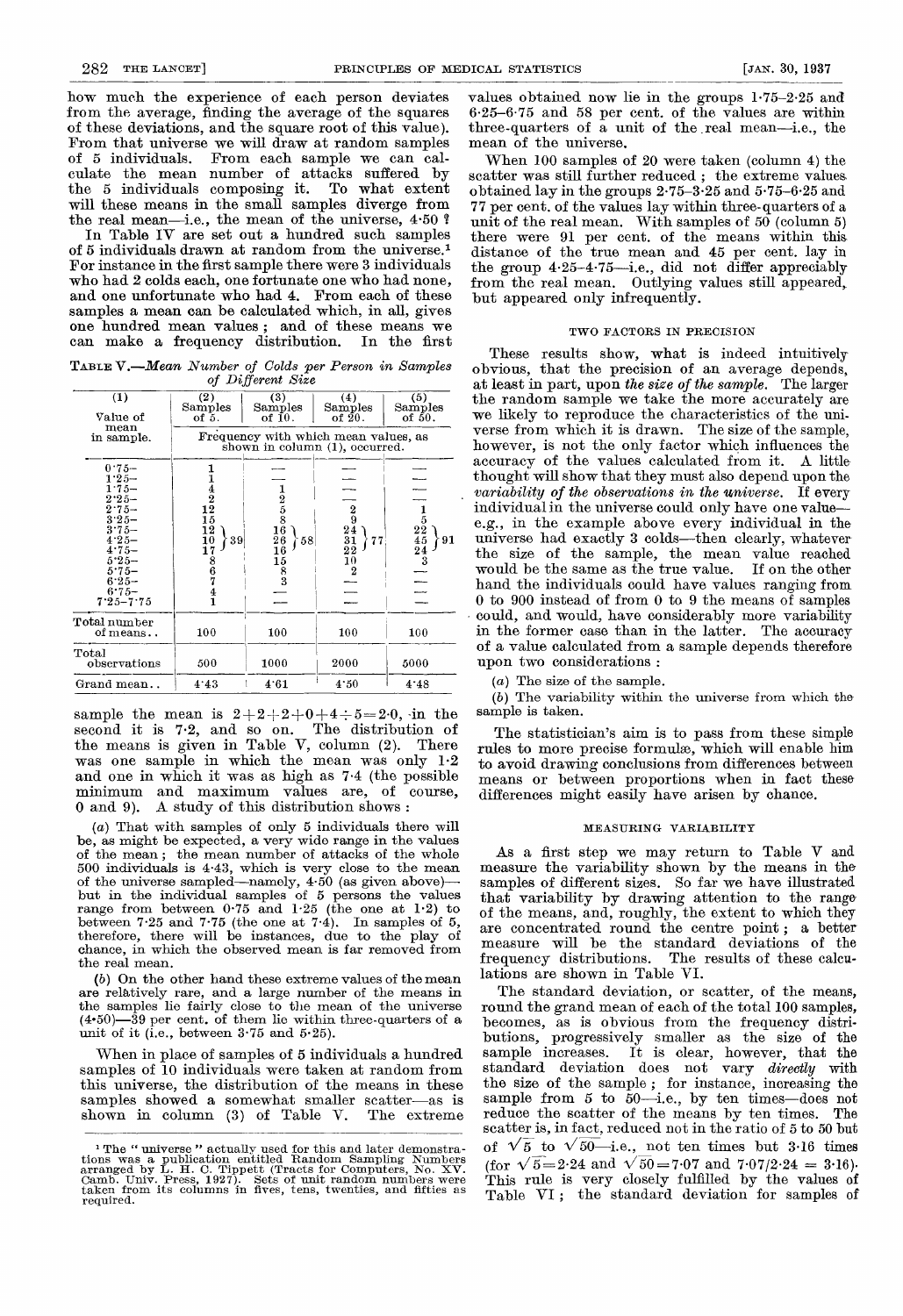5 is 1-36, and this value is 3.09 times the standard deviation, 0-44, with samples of 50. The first more precise rule, therefore, is that the accuracy of the mean computed from a sample does not vary directly with the size of the sample but with the square root of

TABLE VI.-Values Computed from the Frequency Distributions of Means given in Table  $V$ 

| in the<br>sample.          | individuals or average,<br>$\,$ of the | Number of The mean, The variability<br>or standard<br>deviation of<br>$100$ means. each $100$ means. | The standard deviation<br>of the observations<br>in the population<br>$sampled \div square root$<br>of size of sample. |  |  |  |  |  |
|----------------------------|----------------------------------------|------------------------------------------------------------------------------------------------------|------------------------------------------------------------------------------------------------------------------------|--|--|--|--|--|
| 5<br>10<br>$\frac{20}{50}$ | 4.43<br>4.61<br>4.50<br>4.48           | 1:36<br>0.91<br>0.61<br>0.44                                                                         | 1.28<br>0.91<br>0.64<br>0.41                                                                                           |  |  |  |  |  |

the size of the sample. In other words, if the sample is increased a hundredfold the precision of the mean is increased not a hundredfold but tenfold.

As the next step we may observe how frequently in samples of different sizes means will occur at different distances from the true mean. For instance it was pointed out above that with samples of 5 individuals 39 per cent. of the means lay within threequarters of a unit of the true mean of the universe. The grand mean of these 100 samples, 4.43, is not quite identical with the true mean of the universe, 4-50, as, of course, the total 500 observations are themselves only a sample; it comes very close to it as the total observations are increasedit is 4-48 with 100 samples of 50. Instead, therefore, of measuring the number lying within three-quarters of a unit, or one unit, of the grand mean (or true mean. taking them to be to all intents and purposes identical), we may see how many lie within the boundary lines " grand mean plus the value of the standard deviation" and " grand mean minus the value of the standard deviation "—1.e.,  $4.43 + 1.36 = 5.79$ and  $4.43-1.36=3.07$ . The calculation can be made only approximately from Table V, but it shows that some two-thirds of the means will lie between these limits. If we extend our limits to " grand mean plus twice the standard deviation " and " grand mean minus twice the standard deviation "-i.e.,  $4.43+2$  (1.36)  $=7.15$  and  $4.43-2$   $(1.36)=1.71$ —it will be seen that these include nearly all the means of the samples, only about 3 per cent. lying beyond these values (according to theory we expect 5 per cent. beyond  $\pm$  twice the standard deviation). Roughly the same results will be reached if these methods are applied to the larger samples. Our conclusions are therefore :

(a) If we take a series of samples from a universe, then the means of those samples will not all be equal to the true mean of the universe but will be scattered around it.

(b) We can measure that scatter by the standard deviation shown by the means of the samples ; means differing from the true mean by more than twice this standard deviation, above or below the true mean, will be only infrequently observed.

#### DEDUCING THE STANDARD DEVIATION

In practice, however, we do not know this standard deviation of the means, for we do not usually take repeated samples. We take a single sample, say of patients with diabetes, and we calculate a single mean, say of their body-weight. Our problem is this : how precise is that mean-i.e., how much would it be likely to vary if we did take another, equally random, sample of patients ? What would be the standard deviation of the means if we took repeated

samples ? It can be shown that the standard deviation of means of samples is equal to the standard deviation of the individuals in the population sampled divided by the square root of the number of individuals included in the sample (usually written as  $\sigma/\sqrt{n}$ ). These values have been added to Table VI These values have been added to Table VI (right-hand column) and it will be seen that they agree very closely with the standard deviations calculated from the 100 means themselves (they do not agree exactly because 100 samples are insufficient in number to give complete accuracy). With this knowledge we can conclude as follows : the mean of the universe is 4.50 and the standard deviation of the individuals within it is  $2.87$  (see above); if we take a large number of random samples composed of 5 persons from that universe, the means we shall observe will be grouped round 4.50 with a standard deviation of  $2.87/\sqrt{5}$ ; means that differ from the true mean, 4-50, by as much as plus or minus twice  $2.87/\sqrt{5}$  will be rare. If we take a large number of samples of 50 then the means we shall observe will be grouped around 4.50 with a standard deviation of  $2.87/\sqrt{50}$ , and means that differ from 4.50 by as much as plus or minus twice  $2.87/\sqrt{50}$  will be rare.

The final step is the application of this knowledge to the single mean we observe in practice. In the previous section the mean systolic blood pressure of 566 males (drawn from the area in and around Glasgow) was given as 128-8 mm. We want to determine the precision of this mean-i.e., how closely it gives the true mean blood pressure of males in this district.

Suppose that the true mean is  $x$ . Then from the reasoning developed above we know that the mean of a sample may well differ from that true mean by as much as twice  $\sigma / \sqrt{n}$ , where  $\sigma$  is the standard deviation of the blood pressures of individuals in the universe from which the sample was taken and  $n$  is the number of individuals in the sample; it is not likely to differ by more than that amount—i.e., our observed mean is likely to lie within the range  $x \pm 2$  ( $\sigma/\sqrt{n}$ ). Clearly, however, we do not know the value of 6 and as an estimate of it we must use the standard deviation of the values in our sample. It must be observed that this is only an estimate, for just as the mean varies from sample to sample so also will the standard deviation. But the latter varies to a slighter extent and so long as the sample is fairly large the estimate is a reasonable one, and unlikely to lead to any serious error. In the example cited the standard deviation of the 566 measures of systolic blood pressure was 13.05. We, therefore, estimate that the standard deviation of means in samples of 566 would be  $13.05/\sqrt{566} = 0.55$ .

We may conclude (presuming that the sample is a random one) that our observed mean may differ from the true mean by as much as  $\pm$  2 (0.55) but is unlikely to differ from it by more than that amount. In other words the true mean is likely to lie within the limits of  $128.8 \pm 2(0.55)$  or between 127.7 and 129-9, for if it lay beyond these points we should be unlikely to reach a value of  $128.8$  in the sample.

sample.<br>The  $\pm$  value is known as the standard error of the mean and is used as a measure of its precision. The estimation is clearly inapplicable if the sample is very small, for the substitution of the standard deviation of the few observations in the sample in place of the standard deviation of the whole universe, from which the few observations were taken, may be a serious error. With small samples different methods must be applied.